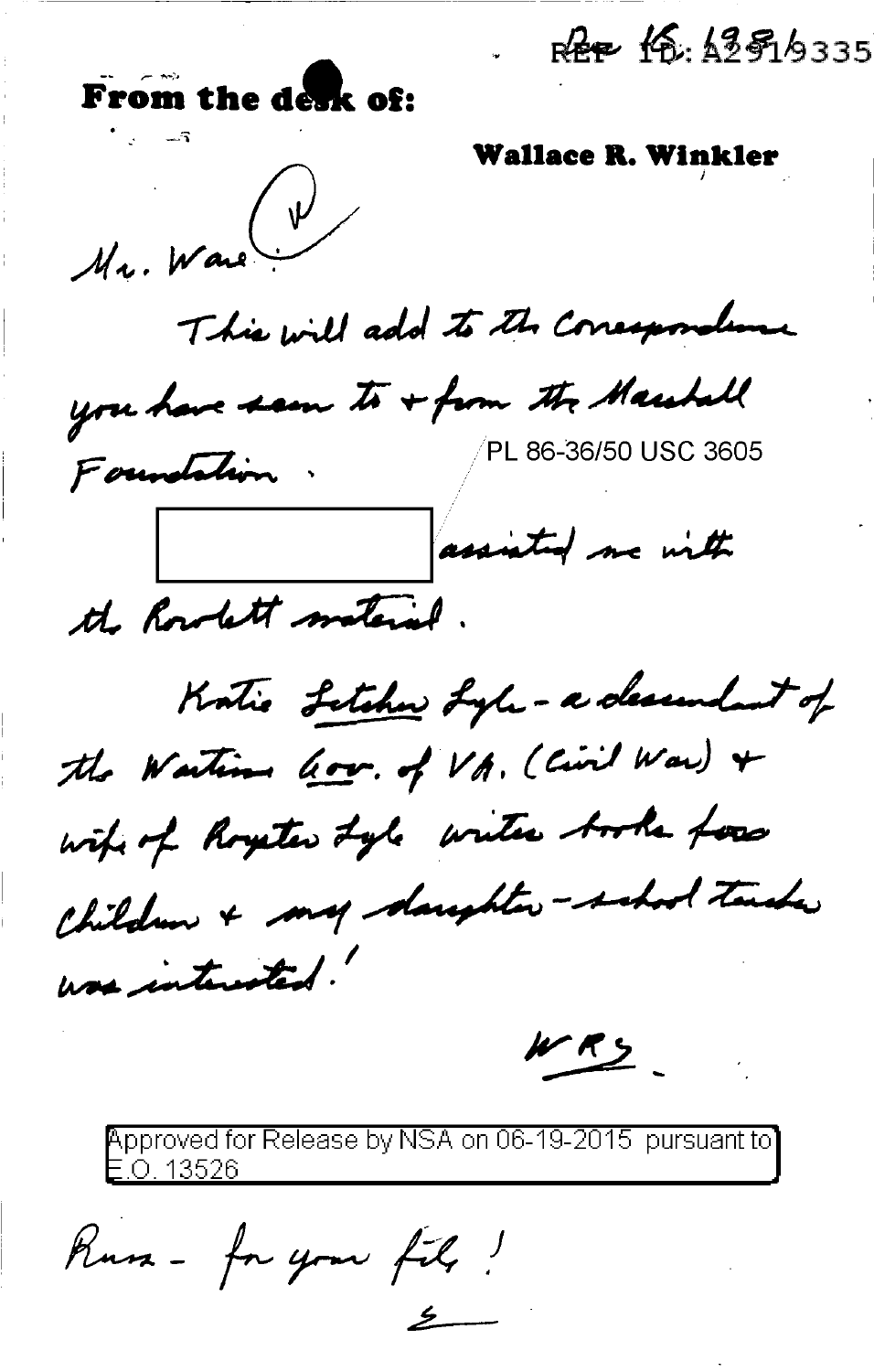

## REF ID: A2919335<br>GEORGE C. MARSHALL RESEARCH FOUNDATION GEORGE C. MARSHALL RESEARCH FOUNDATION

DRAWER 1600 LEXINGTON, VIRGINIA 24450 (703) 463-7103

December 14, 1981

Mr. Wallace R. Winkler 5020 Lake Circle Court Columbia, Maryland 21044

Dear Mr. Winkler:

Thanks for your kind letters of November 24 and their enclosures. I found the Rowlett material particularly interesting.

I passed on to Dr. Hadsel the material sent for him. He thanks you for it and sends his regards.

Royster also asked to be remembered to you. He supplied me with the enclosed bibliography.

I hope that you will enjoy the first volume of THE MARSHALL PAPERS when you receive it from Johns Hopkins Press. Everyone here at the library is very proud of it.

Sincerely yours,

John

John Jacob Archivist

JJ:ajl

Enclosure: Katie Letcher Lyle bibliography.

·-.,......--·~ ·.·'~.~--~.ll..